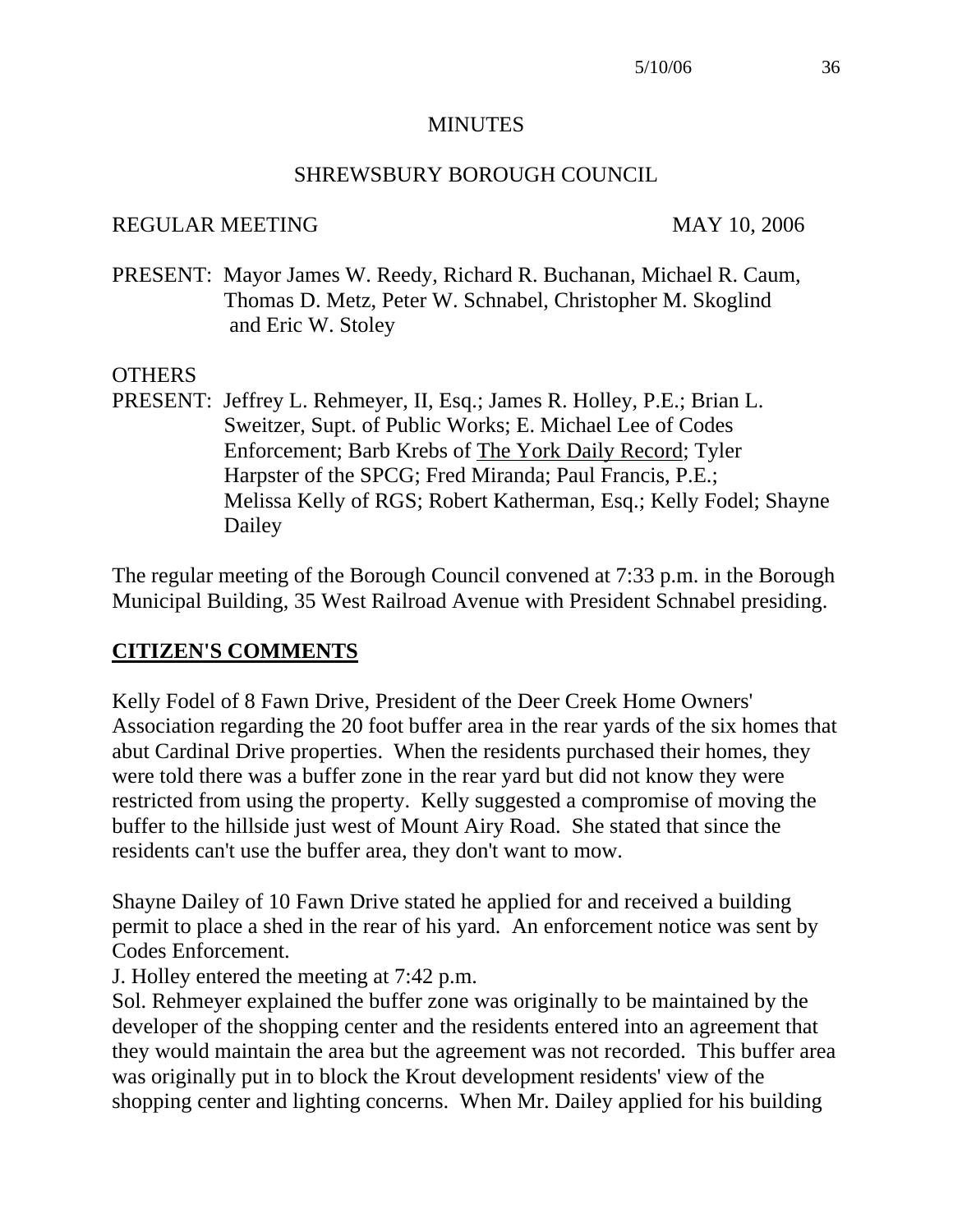permit, he did not indicate the buffer area on his drawing. The residents should have been made aware of the buffer zone by their realtor, builder or attorney prior to settlement. The land is theirs, but the easement overlays the property. The easement must be served. The shed will be on hold for now and nothing new should be added.

E. Stoley entered the meeting at 7:53 p.m.

The Subdivision, Land Development and Zoning Committee will hold a meeting to discuss the buffer zone. The Fawn Drive residents and the Cardinal Drive residents will be invited. The Fawn Drive residents will be submitting some ideas.

# **APPROVAL OF MINUTES**

C. Skoglind moved to approve the minutes of the April 12 meeting.

T. Metz seconded. The motion carried with all in favor.

# **APPROVAL OF EXPENDITURES AND REPORT OF ACCOUNTS**

This will be deferred until next month.

## **BILL LIST**

The bill list was presented for April. General account: 7644 thru 7692; Water account: check numbers 3577 thru 3590; Sewer account: check numbers 3560 thru 3571; Highway Aid account: check numbers 712 thru 715.

T. Metz moved to approve the bill list for April.

E. Stoley seconded. The motion carried with all in favor.

## **SUBDIVISION AND LAND DEVELOPMENT BUSINESS**

### Eitzert Farms Preliminary Subdivision Plan #2004-5

The small lot at the front of the subdivision that is too small to build on has been combined with the adjacent lots. The small sliver along the back of the lot that is currently part of the retention pond was combined with the property it is next to and meets the Borough line. The Home Owners' documents meet with Sol.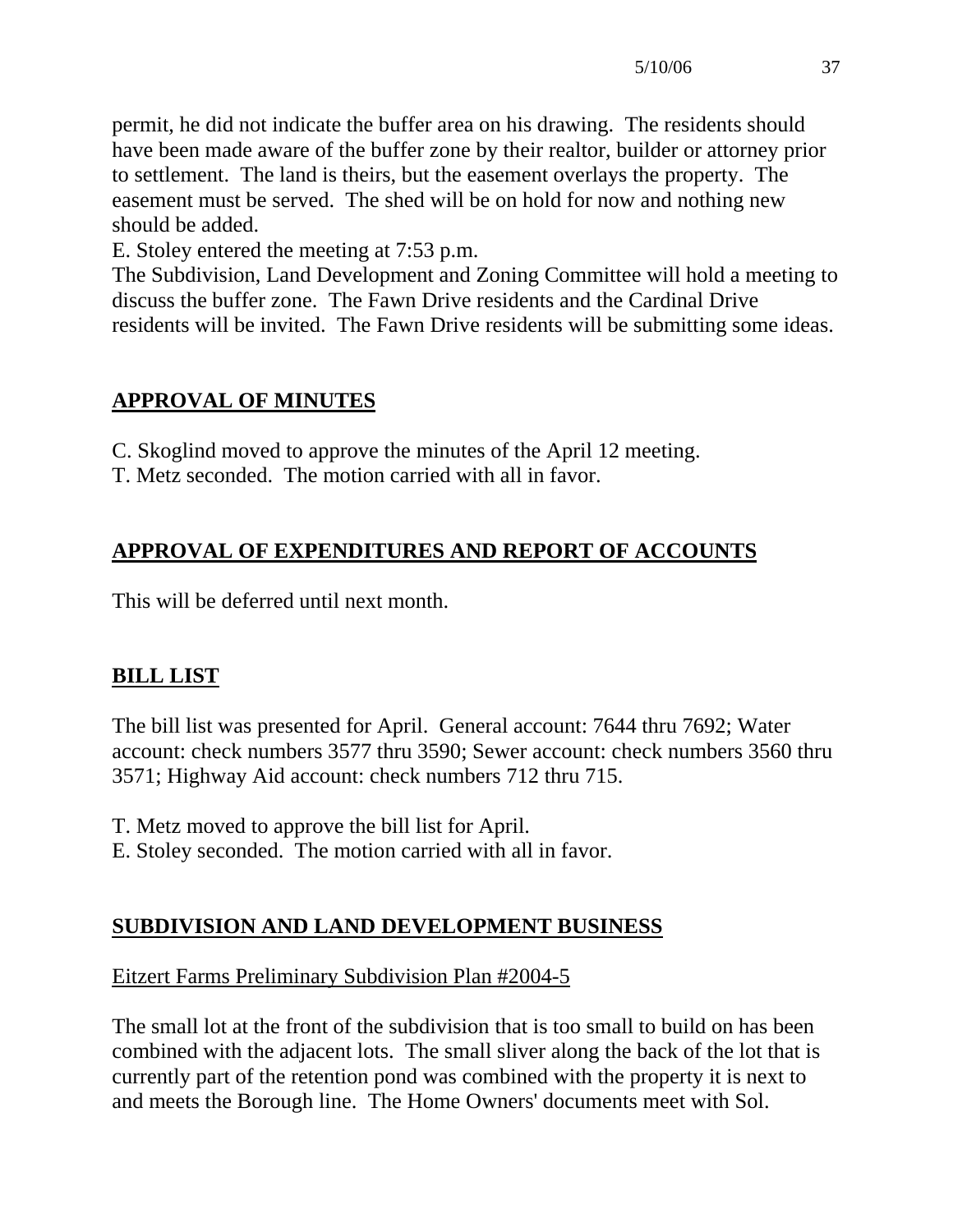Rehmeyer's approval. The following items need to be completed yet: waiver for lots five and six from Section 509 of the Subdivision and Land Development Ordinance for lots and lot sizes; sidewalk waiver; fire chief approval letter; owner signature and notarization; drainage improvements on South Sunset Drive for lots five and six to be handled under the highway occupancy permit.

E. Stoley moved to approve the waiver under Section 509 for lots and lot sizes of the Subdivision and Land Development Ordinance for the Preliminary plan. C. Skoglind seconded. The motion carried with M. Caum abstaining due to a professional conflict.

E. Stoley moved to approve the sidewalk waiver.

R. Buchanan seconded. The motion carried with all in favor with M. Caum abstaining due to a professional conflict.

E. Stoley moved to approve the Preliminary Subdivision Plan subject to the following being met: Note for building lot 40 which is a nonconforming lot to be used as a stormwater detention pond and is a non-buildable lot; add note that the plats show the need to maintain swales; add note that the plats show the snow removal easement; need a highway occupancy permit; fire hydrant approval letter; owner's signature and notarization; and correction of lots five and six drainage problem.

R. Buchanan seconded. The motion carried with all in favor with M. Caum abstaining due to a professional conflict.

## A & Z Land Partnership Preliminary Land Development Plan #2006-1, Constitution Avenue

The plan shows two access drives and it was the consensus of Council that it be reduced to one with a one way in and two way out.

The following conditions need to be met: sidewalk waiver; DEP sewage planning module exemption showing two EDUs; highway occupancy permit; lighting plan; and fire chief approval letter.

E. Stoley moved that a letter be sent to PennDOT objecting to the two separate drives and request that only one access drive be approved with a one-way in and a two-way out.

R. Buchanan seconded. The motion carried with all in favor.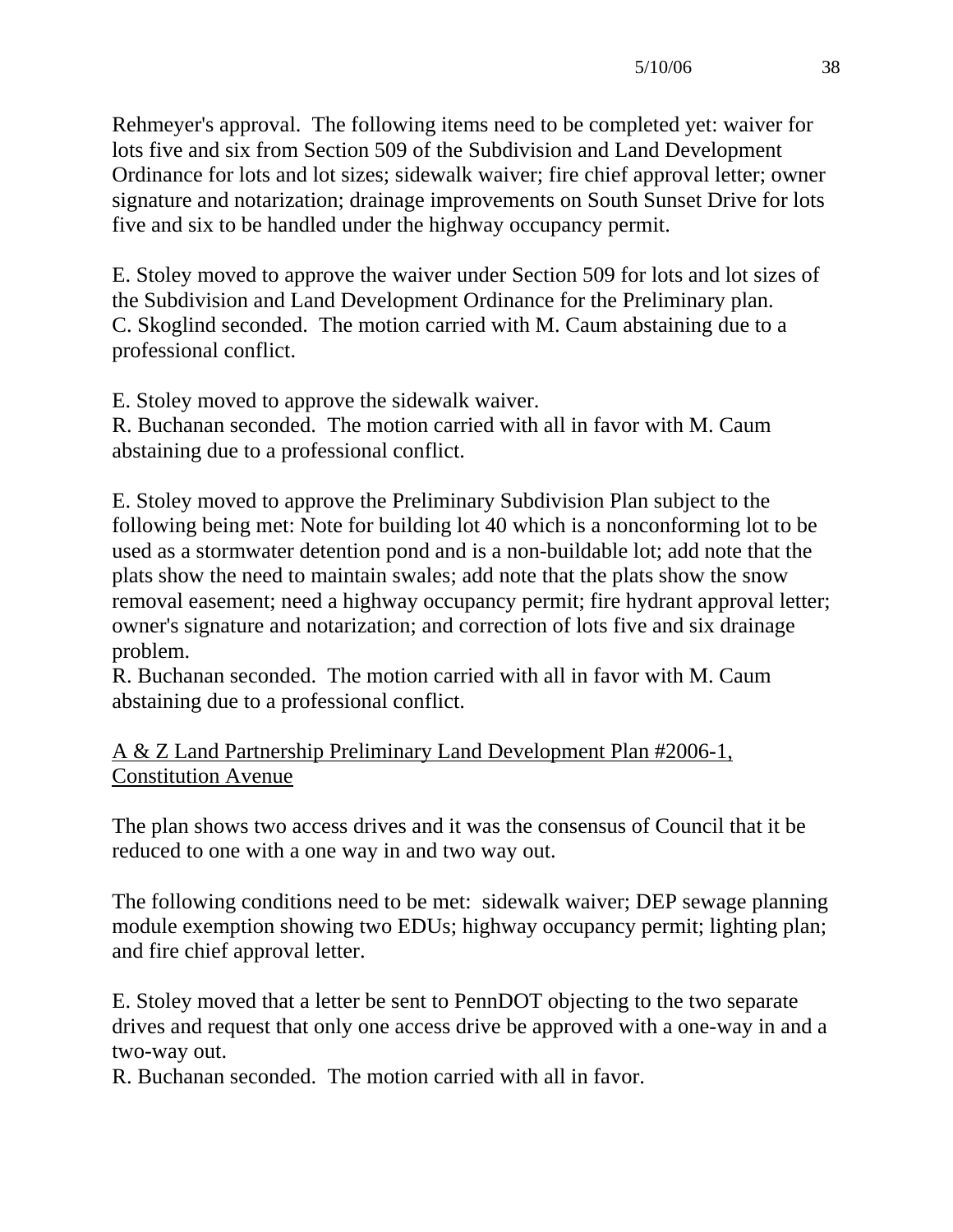E. Stoley moved that the sidewalk waiver be granted.

C. Skoglind seconded. The motion carried with all in favor.

E. Stoley moved to grant conditional approval of the Preliminary Land Development Plan subject to the following: highway occupancy permit; sewage planning module exemption approval; lighting plan; fire chief approval for hydrants and that the driveway layout as presented was disagreeable. R. Buchanan seconded. The motion carried with all in favor.

## Heathcote Glen Letter of Credit Reduction

Eng. Holley recommends the letter of credit be reduced by an amount of \$141,380.00 leaving a balance of \$647,155.00.

C. Skoglind moved to reduce the letter of credit by an amount of \$141,380.00 leaving a balance of \$647,155.00. E. Stoley seconded. The motion carried with all in favor.

# **REPORTS**

## **Codes Enforcement** – Michael Lee

## Charles Fader

Mr. Fader sent a letter of frustration regarding the length of time it is taking to get his ADA waivers/approvals. To speed the process, Mr. Fader could have retained an engineer and an architect but he instead asked Codes Enforcement to prepare the paperwork to request the 13 or 14 variances. Codes Enforcement has to be thorough as they receive demerits if  $L \& I$  has any findings in an audit and they could lose their license. This is why it is taking so long.

Bennett Property, 30 North Main Street

Mrs. Bennett's caretaker has arranged for a demolition permit for the garage in the rear of the property.

## Covington Ridge II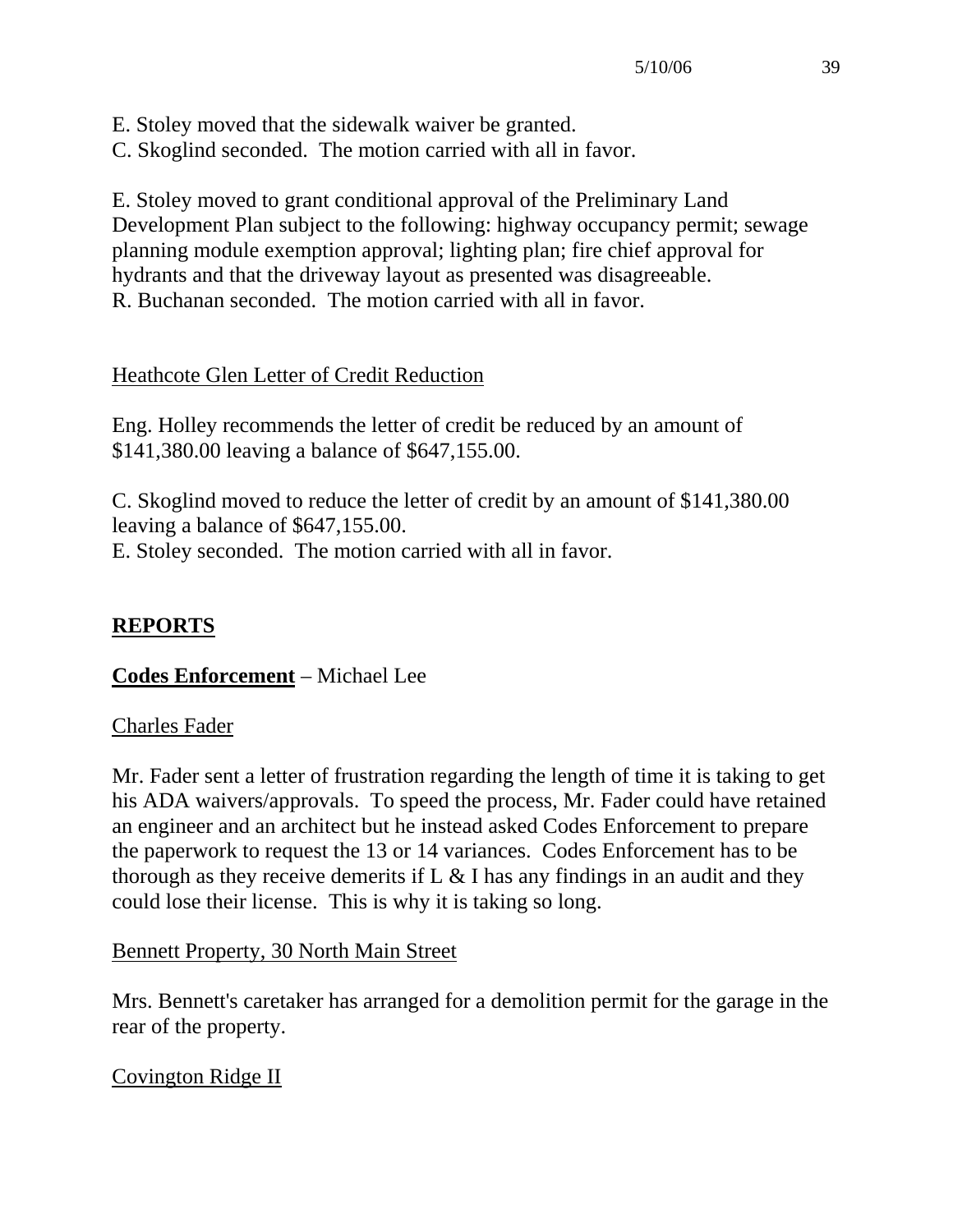There is a new lawsuit in that the retaining wall is on the McKees' property.

#### Cresswell Inspection

Codes Enforcement was asked to look at the garage in the rear of the property to make sure no one is living upstairs.

#### Buffer Zone behind Cardinal Drive

Council will have to re-evaluate the buffer zone and invite both groups to participate in the discussion.

### **Water & Sewer** – Richard R. Buchanan

Water Specifications

C. Skoglind moved to approve Ordinance #2006-6 approving the water specifications.

E. Stoley seconded. The motion carried with all in favor.

Roll call vote:

| <b>Buchanan</b> | yes, in favor |
|-----------------|---------------|
| Caum            | yes, in favor |
| Metz            | yes, in favor |
| Skoglind        | yes, in favor |
| Stoley          | yes, in favor |
| Schnabel        | yes, in favor |

#### Sewer Specifications

C. Skoglind moved to approve Ordinance #2006-5 approving the sewer specifications.

E. Stoley seconded. The motion carried with all in favor.

Roll call vote:

| <b>Buchanan</b> | yes, in favor |
|-----------------|---------------|
| Caum            | yes, in favor |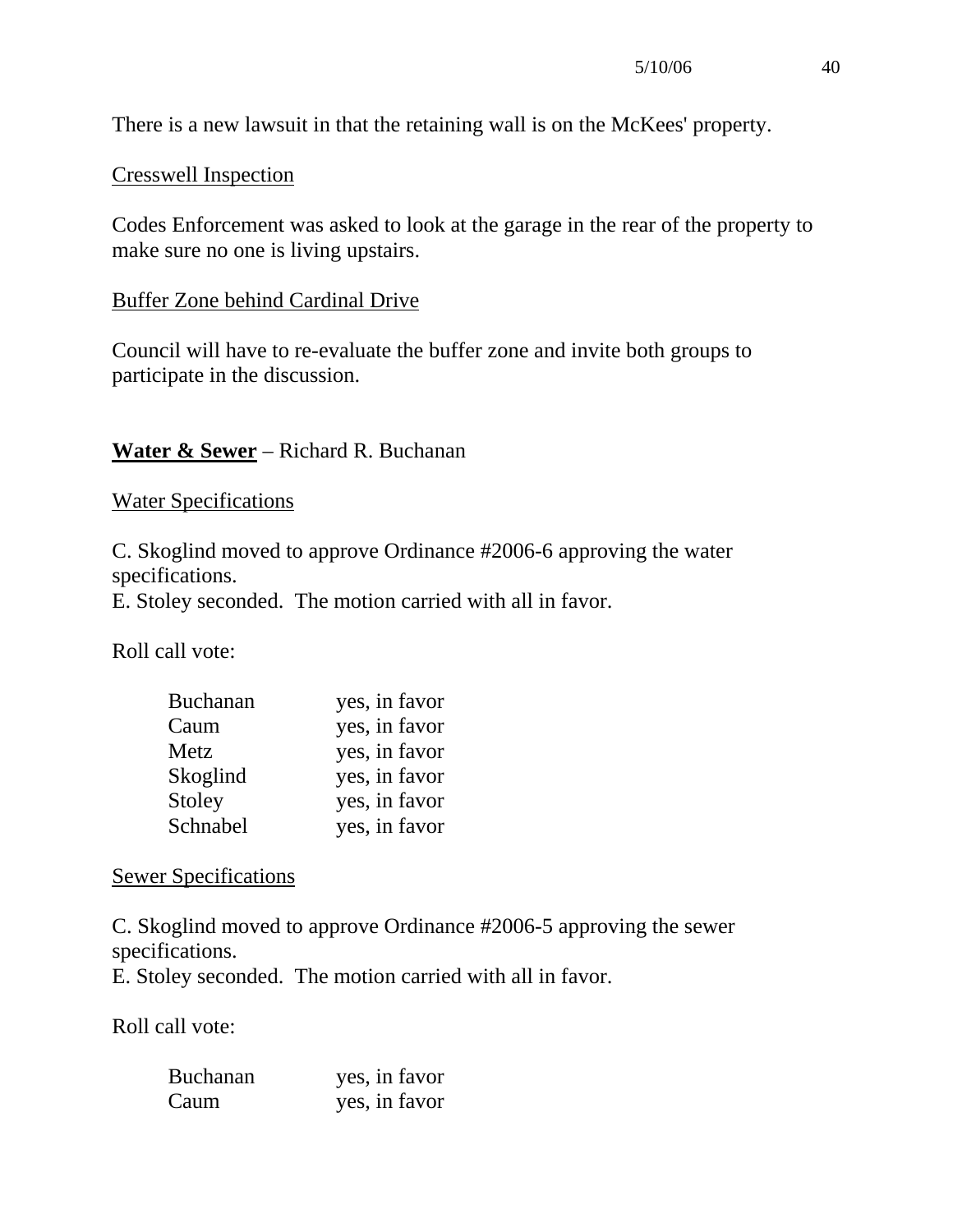| Metz     | yes, in favor |
|----------|---------------|
| Skoglind | yes, in favor |
| Stoley   | yes, in favor |
| Schnabel | yes, in favor |

#### Sewer Line Televising Requirements

C. Skoglind moved to adopt Ordinance #2006-4 requiring sewer line televising before adoption of the lines.

E. Stoley seconded. The motion carried with all in favor.

Roll call vote:

| <b>Buchanan</b> | yes, in favor |
|-----------------|---------------|
| Caum            | yes, in favor |
| Metz            | yes, in favor |
| Skoglind        | yes, in favor |
| Stoley          | yes, in favor |
| Schnabel        | yes, in favor |

#### DEP Review of 2005 Records

One of the items on the checklist is to recalibrate some of the pump meters. This would be done on-site.

R. Buchanan moved to approve the expenditure of up to \$3,000.00 to pay for the calibrations.

E. Stoley seconded. The motion carried with all in favor.

#### York Water Emergency Water Tap

York Water is interested in entering into an agreement to provide an emergency water tap at a hydrant for our customers to use in case of a problem with our water and we would make a hydrant available to their customers in return. This would be included in our emergency response plan.

E. Stoley moved to pursue entering into an agreement.

R. Buchanan seconded. The motion carried with all in favor.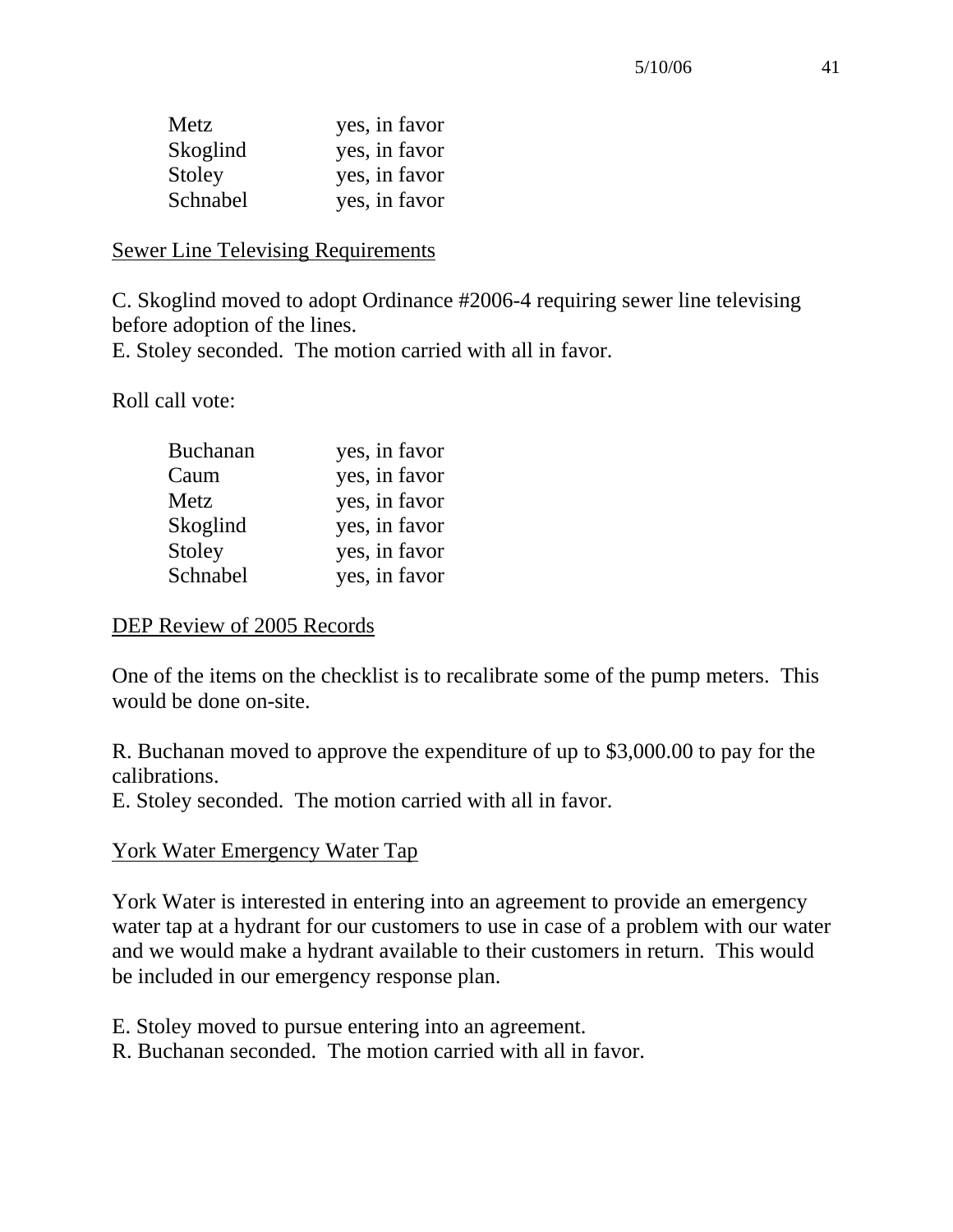# **Public Roads & Lighting** – Christopher M. Skoglind

## Amendment to Street Cut Ordinance to Require Superpave Materials

C. Skoglind moved to approve Ordinance #2006-3 to amend the street cut ordinance to regulate the type of paving materials used to make the repairs. E. Stoley seconded. The motion carried with all in favor.

Roll call vote:

| <b>Buchanan</b> | yes, in favor |
|-----------------|---------------|
| Caum            | yes, in favor |
| Metz            | yes, in favor |
| Skoglind        | yes, in favor |
| Stoley          | yes, in favor |
| Schnabel        | yes, in favor |

### Crack Sealing

The crack sealing for 2006 is complete at \$3,999.00.

## **Public Lands & Buildings and Finance – Christopher M. Skoglind**

### Public Works Open House

The new garage open house will be on Wednesday, May 31 at 7:00 p.m. Meet at the municipal building and car pool to the new garage.

### Borough Building Playground

The sliding board at the small play area next to the Borough Office is rusted and rarely used. This equipment was installed in the 1960s or 1970s. The equipment will be taken down and the area landscaped.

#### Generator

C. Skoglind moved that the generator at the playground be switched out with the one donated by New Freedom Borough. Recreation fees may be used.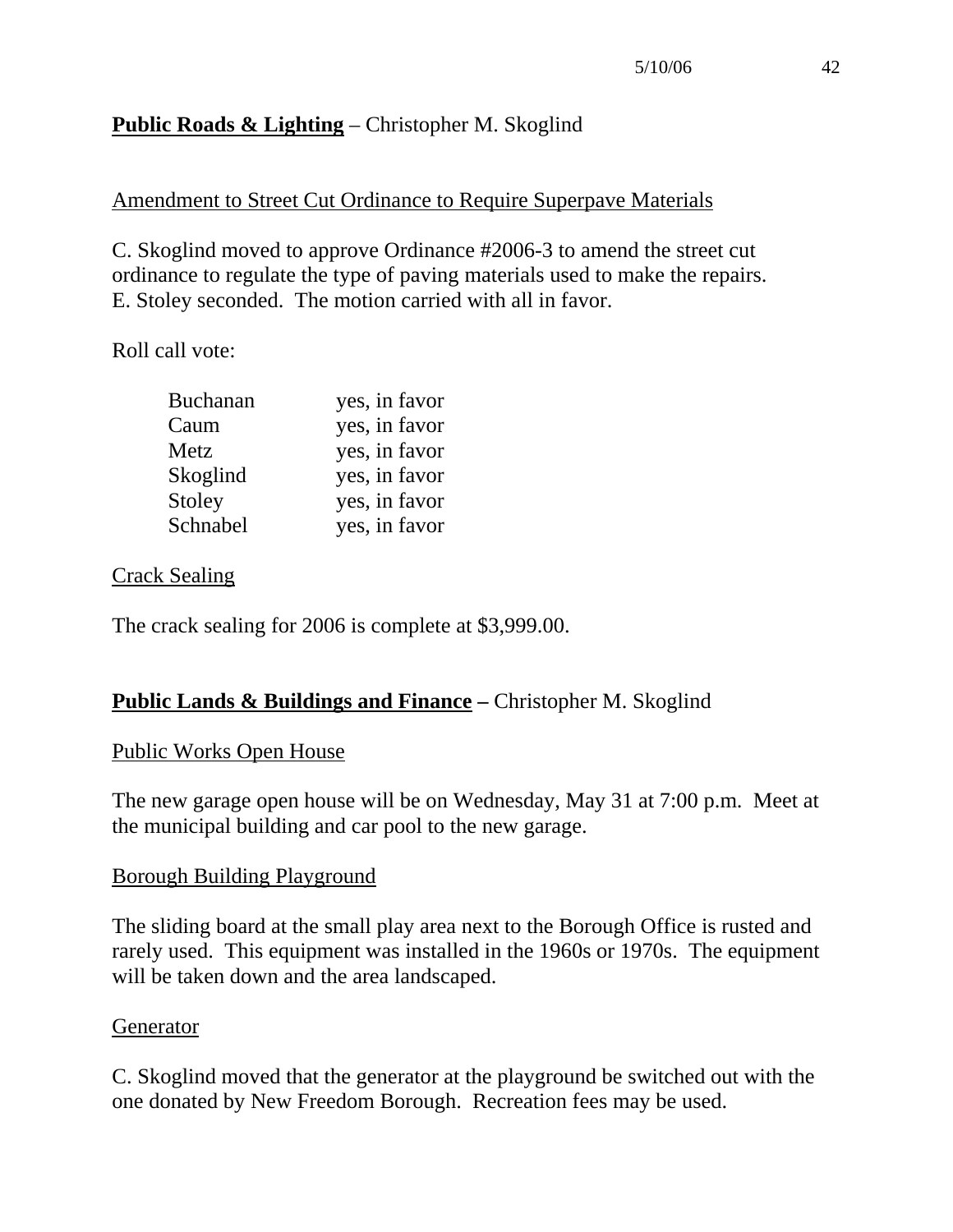R. Buchanan seconded. The motion carried with all in favor.

Maintenance Contract for HVAC

We will pursue adding the water heater and the equipment in the Public Works Garage to the contract.

## **ENGINEER'S REPORT**

### Fitz and Smith Road Contract

C. Skoglind moved that the contract with Fitz and Smith be signed.

E. Stoley seconded. The motion carried with all in favor.

### Sewage Planning Module for A & Z Plan

E. Stoley moved that the sewage planning module for two EDUs be signed for the A & Z Plan. T. Metz seconded. The motion carried with all in favor.

Buffers and Screens

Eng. Holley provided copies of landscaping regulations for buffers and screens.

## **SOLICITOR'S REPORT**

### I-83 Rest Stop EDU Issue

PennDOT provided an Agreement for its participation in the Keeny Well project. The Agreement will be reviewed by Council.

Pinnacle Towers

Sol. Rehmeyer's office is working on filing the transfer documents.

### Community Map Guide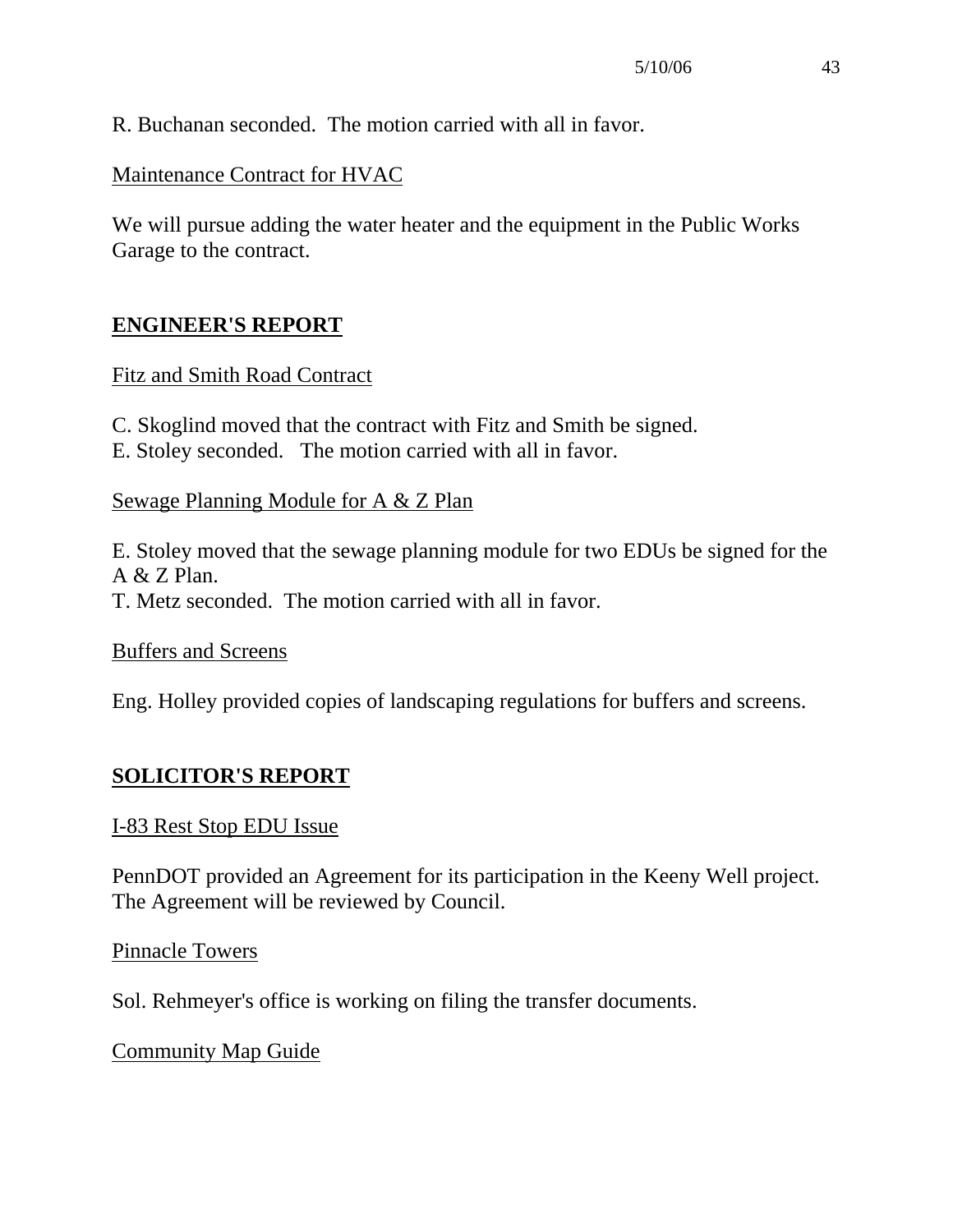Letters were sent to the sponsors asking for information to join them in the complaint filed with the Attorney General's office.

## Covington Ridge and S & A Homes

A property owner has filed suit against S & A Homes for the placement of the retaining wall that is in violation of the approved contract documents. The Borough is not named in the suit.

## Amendment to the Zoning Ordinance – Signs

A draft was presented to amend the table in Section 301.1 of the Zoning Ordinance to increase the maximum size of signs for Houses of Worship, Public Schools and other Non Profit organizations and to restrict the hours of illumination in the Residential and Village Districts. The Zoning, Subdivision and Land Development Committee will review the draft. Fred Miranda has ceased his concerns and is taking other actions to block his view of the proposed sign at the school entrance. He is not in favor of the proposed ordinance amendments.

## **Public Safety, Welfare and Personnel** – Michael R. Caum

### Burn Ban

M. Caum moved to lift the burn ban.

T. Metz seconded.

After discussion on the dry conditions, the motion was rescinded and Council will review the situation at the next meeting. The burn ban remains in place.

### NIMS Training

All of the Public Works Department and the Office personnel and two Council members will attend the all-day training on May 24 in Stewartstown.

### **Employees**

M. Caum thanked the employees for the good job they do.

**Secretary's Report –** Cindy L. Bosley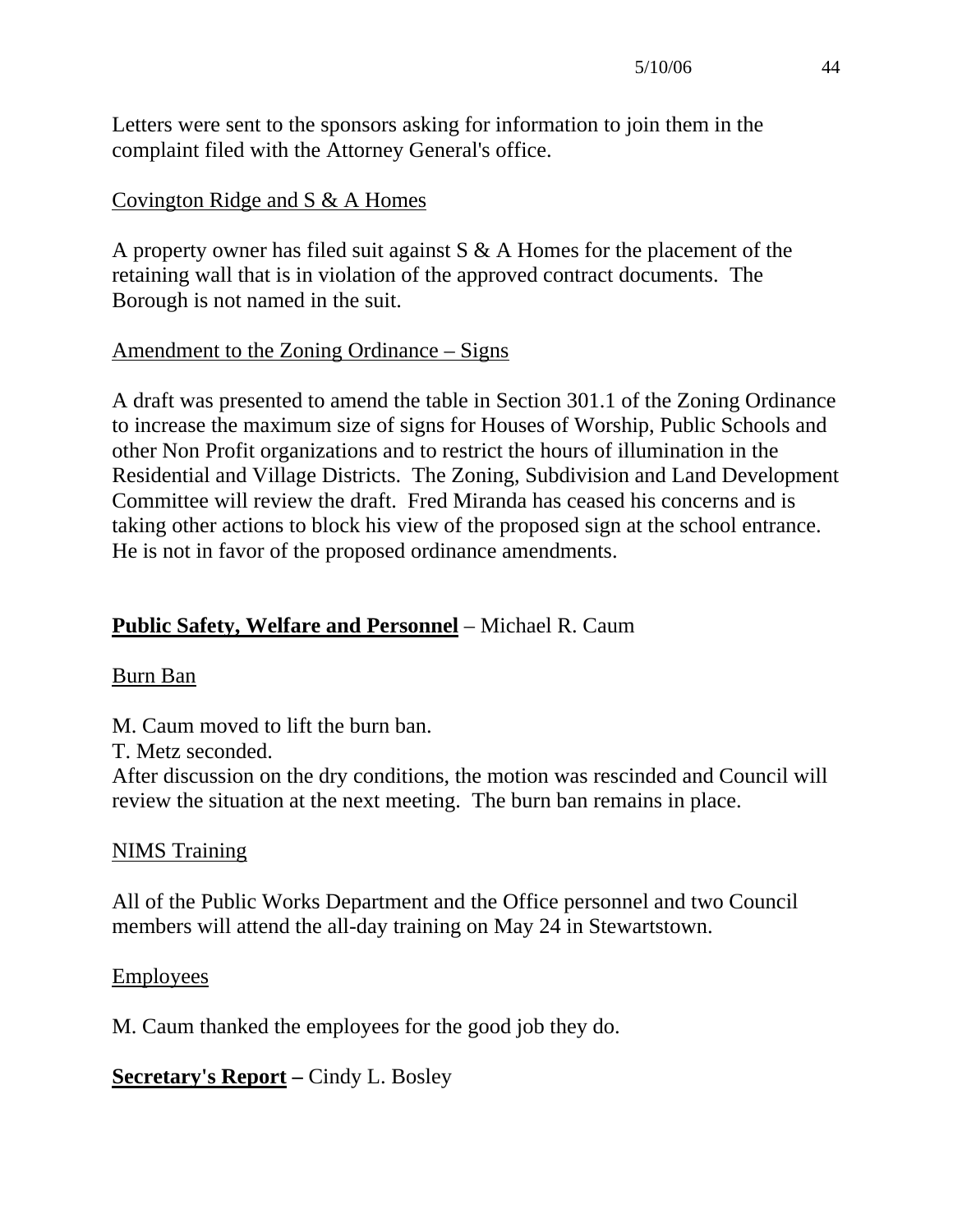## York County Borough's Association Meeting

The next meeting is on June 22.

## **York Adams Tax Bureau –** Thomas D. Metz

T. Metz handed out minutes from the last meeting.

## **Subdivision, Land Development and Zoning** – Eric W. Stoley

## **Planning Commission/Regional Planning Commission** – Eric W. Stoley

In addition to the Eitzert and A  $\&$  Z plans, the Planners reviewed special exception requests for Shrewsbury Concrete and the former Agway property at 380 North Main Street.

The Regional Planning Commission is seeking a grant to update the Regional Comprehensive Plan.

## **Southern Regional Police** – Richard R. Buchanan

Negotiations for the police officer's union will soon begin. The seriousness of the crimes being committed in Shrewsbury is also increasing our time. A meeting was held with Shrewsbury Township representatives. Areas of concentration will be Heritage Farms and Presidential Heights and other high-density areas. The Township has offered to hold a public meeting and invite the Township neighborhoods to the meeting.

### **UNFINISHED BUSINESS**

C. Skoglind said he will follow up with the Township by letter why the Borough is not interested in participating in the LED traffic signal lamp changeout.

### **NEW BUSINESS**

## **OTHER BUSINESS**

Main Street Beautification